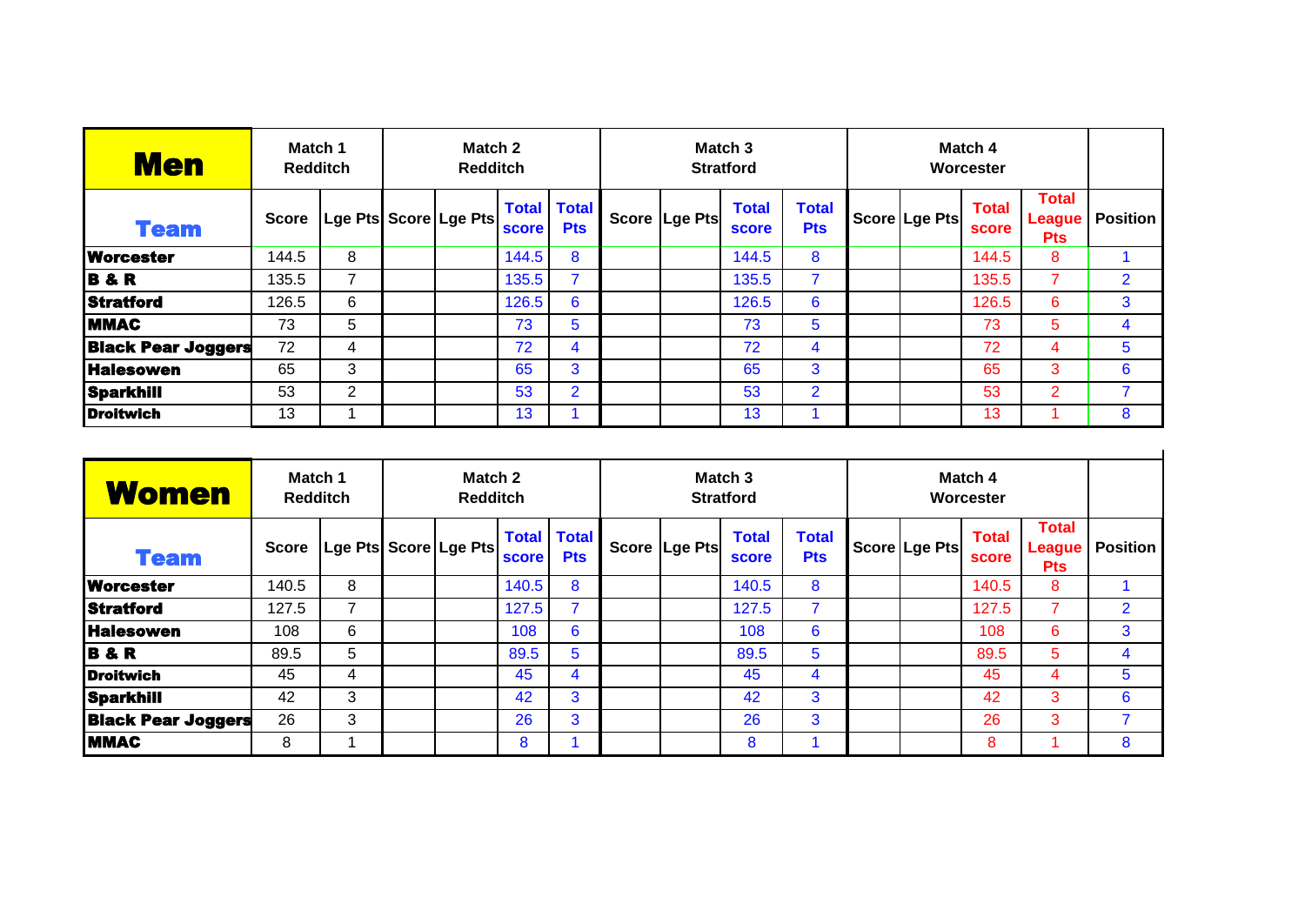| <b>Women</b>             |        |                     |                        |                   |                | <b>Midland VeteransTrack and Field League 2022</b> |                |                      |                |                |     |                  |                | <b>Venue</b>           |                | <b>Redditch</b>    |                 |
|--------------------------|--------|---------------------|------------------------|-------------------|----------------|----------------------------------------------------|----------------|----------------------|----------------|----------------|-----|------------------|----------------|------------------------|----------------|--------------------|-----------------|
|                          |        | <b>Division</b>     | South                  |                   |                |                                                    |                |                      |                |                |     |                  |                | <b>Date</b>            |                | <b>#NAME?</b>      |                 |
|                          | Club:- | <b>B&amp;R</b>      |                        | <b>Droitwich</b>  |                | <b>Black Pear Joggers</b>                          |                | <b>Halesowen</b>     |                | <b>MMAC</b>    |     | <b>Sparkhill</b> |                | <b>Stratford</b>       |                | <b>Worcester</b>   |                 |
| <b>EVENT</b>             | Number | F13-17,/ G1         | <b>Pts</b>             | F23-27 / G2       | <b>Pts</b>     | F33-37 / G3                                        | <b>Pts</b>     | F43-47 /G4           | <b>Pts</b>     | F53-57/ G5     | Pts | F63-67 / G6      | <b>Pts</b>     | F73-77 / G7            | <b>Pts</b>     | F83-87 / G8 Pts    |                 |
| 100m                     | Name   |                     |                        | Diane Brian       |                |                                                    |                | Elisabeth Tindle     |                |                |     |                  |                | <b>Christine Coote</b> |                | Angela Bryant      |                 |
| W60                      | Perf.  | 0.0                 |                        | 19.0              | 5              | 0.0                                                |                | 17.0                 | $\overline{7}$ | 0.0            |     | 0.0              |                | 18.0                   | 6              | 15.4               | 8               |
| 100m                     | Name   |                     |                        |                   |                |                                                    |                |                      |                |                |     | Gill Millicheap  |                | Kate Sergent           |                | Iris Holder        |                 |
| N70                      | Perf.  | 0.0                 |                        | 0.0               |                | 0.0                                                |                | 0.0                  |                | 0.0            |     | 20.3             | 7.0            | 23.8                   | 6.0            | 19.7               | 8.0             |
| 100m                     | Name   | Deborah Ricci       |                        |                   |                |                                                    |                | Sally Spencer        |                | Jo. Willoughby |     |                  |                | Elaine Ledden          |                | Louise Kirby       |                 |
| W50                      | Perf.  | 16.0                | 5                      | 0.0               |                | 0.0                                                |                | 16.2                 |                | 14.3           | 8   | 0.0              |                | 15.4                   | 6              | 15.3               | $\overline{7}$  |
| 100m                     | Name   | Caroline Warrington |                        | Jill Turner Smith |                | Emma Oldham                                        |                | <b>Michelle Dale</b> |                |                |     |                  |                | Paula Williams         |                | Nicola Guiver      |                 |
| W40                      | Perf.  | 16.2                | $\overline{4}$         | 14.5              | $\overline{7}$ | 15.8                                               | 5              | 16.6                 | 3              | 0.0            |     | 0.0              |                | 14.0                   | 8              | 15.4               | 6               |
| 100m                     | Name   |                     |                        |                   |                | Michelle Ruddock                                   |                | Sarah Thompson       |                |                |     |                  |                | Hannah Osborne         |                | Amy Pinkney        |                 |
| W35                      | Perf.  | 0.0                 |                        | 0.0               |                | 15.8                                               | 6              | 13.8                 | 8              | 0.0            |     | 0.0              |                | 17.6                   | 5              | 14.3               | $7\overline{ }$ |
| 400m                     | Name   | Liz Vaughan         |                        |                   |                |                                                    |                | Sarah Thompson       |                |                |     | Jenny Price      |                | Kimberley Lee          |                | Nicola Guiver      |                 |
| W35                      | Perf.  | 74.4                | $\overline{7}$         | 0.0               |                | 0.0                                                |                | 69.1                 | 8              | 0.0            |     | 85.4             | $\overline{a}$ | 83.4                   | 5              | 78.4               | 6               |
| 400m                     | Name   | Caroline Warrington |                        | Jill Turner Smith |                | Emma Oldham                                        |                | Elisabeth Tindle     |                |                |     |                  |                | Elizabeth Manzella     |                | Louise Kirby       |                 |
| W40                      | Perf.  | 73.2                | 8                      | 81.9              | 5              | 77.1                                               | $\overline{7}$ | 83.9                 | $\Delta$       | 0.0            |     | 0.0              |                | 102.7                  | 3              | 78.0               | 6               |
| 400m                     | Name   |                     |                        |                   |                |                                                    |                | Sally Spencer        |                |                |     |                  |                | Elaine Ledden          |                | os Townsend-Hop    |                 |
| W60                      | Perf.  | 0.0                 |                        | 0.0               |                | 0.0                                                |                | 79.3                 |                | 0.0            |     | 0.0              |                | 74.9                   | $\mathsf{R}$   | 85.5               | 6               |
| <b>2000W</b>             | Name   |                     |                        |                   |                |                                                    |                | Lynn Bellfield       |                |                |     | Gill Millicheap  |                | Gemma Smith            |                | Cat Hutchinson     |                 |
| W40                      | Perf.  | 0:00.0              |                        | 0:00.0            |                | 0:00.0                                             |                | 13:14.5              | 8              | 0:00.0         |     | 16:15.4          | 5              | 14:32.6                | 6              | 14:31.9            | $\overline{7}$  |
| <b>2000W</b>             | Name   |                     |                        | Diane Brian       |                |                                                    |                |                      |                |                |     | Hilary Mann      |                | Kate Sergent           |                |                    |                 |
| W60                      | Perf.  | 0:00.0              |                        | 13:15.9           | 8              | 0:00.0                                             |                | 0:00.0               |                | 0:00.0         |     | 13:33.3          | $\overline{7}$ | 14:18.4                | $\epsilon$     | 0:00.0             |                 |
|                          | Name   | Liz Vaughan         |                        |                   |                |                                                    |                | Sarah Thompson       |                |                |     | Jenny Price      |                | Hannah Osborne         |                | Cat Hutchinson     |                 |
| Mile<br><b>W35</b> Perf. |        | 6:01.7              | 8                      | 0:00.0            |                | 0:00.0                                             |                | 6:21.7               |                | 0:00.0         |     | 7:29.8           | $\Delta$       | 6:36.8                 | 5              | 6:30.7             | 6               |
|                          | Name   | Caroline Warrington |                        |                   |                |                                                    |                | Michelle Dale        |                |                |     |                  |                | Emma Bexon             |                | Karen Holland      |                 |
| Mile<br><b>W40</b> Perf. |        | 5:40.6              | 8                      | 0:00.0            |                | 0:00.0                                             |                | 6:27.6               | 6              | 0:00.0         |     | 0:00.0           |                | 6:14.2                 | $\overline{7}$ | 6:46.9             | 5 <sup>5</sup>  |
|                          | Name   | Jane Anderson       |                        |                   |                | <b>Lorraine Griffiths</b>                          |                | <b>Julie Powell</b>  |                |                |     |                  |                | Clare Goodwin          |                | os Townsend-Hop    |                 |
| Mile<br><b>W50</b> Perf. |        | 7:20.2              | $\boldsymbol{\Lambda}$ | 0:00.0            |                | 7:01.2                                             | 6              | 6:56.2               |                | 0:00.0         |     | 0:00.0           |                | 6:51.9                 | $\mathsf{R}$   | 7:17.3             | 5 <sup>5</sup>  |
| 4x200m                   |        | <b>B&amp;R</b>      |                        | Droitwich         |                | <b>Black Pear Joggers</b>                          |                | Halesowen            |                | <b>MMAC</b>    |     | Sparkhill        |                | <b>Stratford</b>       |                | Worcester          |                 |
| <b>Mixed</b>             | Names  | Deborah Ricci       |                        | $\mathbf 0$       |                | $\Omega$                                           |                | David Lewis          |                | $\mathbf 0$    |     | $\mathbf 0$      |                | Dave Wilson            |                | Angela Bryant      |                 |
| <b>Relay 050</b>         |        | Julie Wakelam       |                        | $\mathbf 0$       |                | $\mathbf 0$                                        |                | John Hill            |                | $\mathbf 0$    |     | $\mathbf 0$      |                | Peter Sugden           |                | Mel Garland        |                 |
| (2 male, 2               |        | Paul Husbands       |                        | $\Omega$          |                | $\Omega$                                           |                | Sally Spencer        |                | $\mathbf{0}$   |     | $\Omega$         |                | Paula Williams         |                | <b>Hugh Davies</b> |                 |
| female)                  |        | Scott Beverley      |                        | $\mathbf 0$       |                | $\mathbf 0$                                        |                | Elisabeth Tindle     |                | $\mathbf 0$    |     | $\mathbf 0$      |                | Elaine Ledden          |                | Dave Shaw          |                 |
|                          |        | 2:11.7              | $\mathbf{3}$           | 0:00.0            |                | 0:00.0                                             |                | 0:00.0               |                | 0:00.0         |     | 0:00.0           |                | 2:03.1                 | $\overline{4}$ | 2:04.9             | 3.5             |
| 4x200m                   |        | <b>B&amp;R</b>      |                        | <b>Droitwich</b>  |                | <b>Black Pear Joggers</b>                          |                | Halesowen            |                | <b>MMAC</b>    |     | Sparkhill        |                | <b>Stratford</b>       |                | Worcester          |                 |
| <b>Mixed</b>             |        | 1:58.4              | 3.5                    | 0:00.0            |                | 2:09.4                                             | 2              | 2:00.9               | 3              | 0:00.0         |     | 0:00.0           |                | 2:07.0                 | 2.5            | 1:57.7             | 4               |
| Relay 035                |        |                     |                        |                   |                |                                                    |                |                      |                |                |     |                  |                |                        |                |                    |                 |
| <b>TOTALS</b>            |        |                     | 50.5                   |                   | 25             |                                                    | 26             |                      | 72             |                | 8   |                  | 27             |                        | 85.5           |                    | 84.5            |
| (track)                  |        |                     |                        |                   |                |                                                    |                |                      |                |                |     |                  |                |                        |                |                    |                 |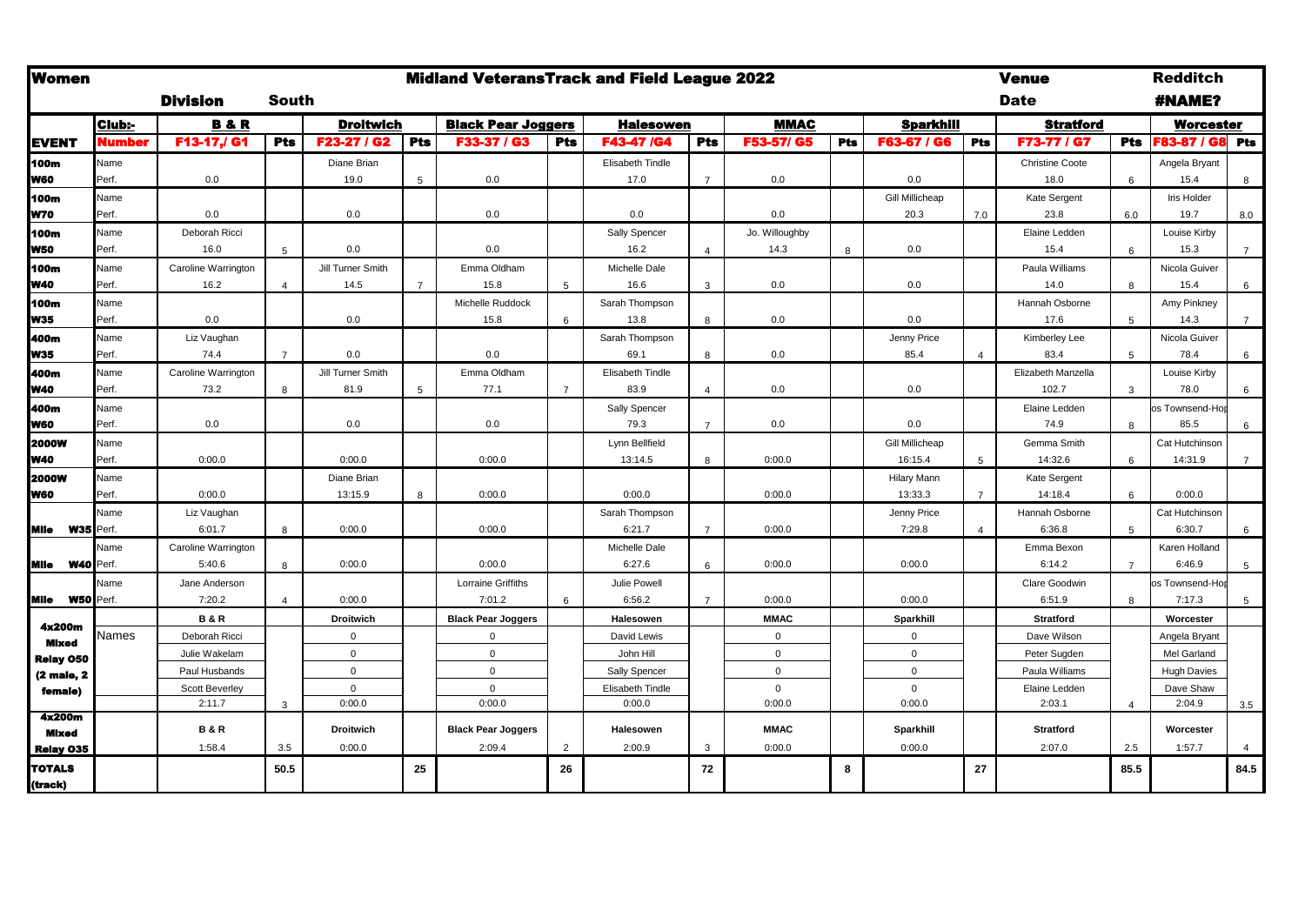|                         | Club:-                   | <b>B&amp;R</b><br><b>Droitwich</b> |                | <b>Black Pear Joggers</b> |            | <b>Halesowen</b> |              | <b>MMAC</b>             |                | <b>Sparkhill</b> |            | <b>Stratford</b>          |                | <b>Worcester</b>          |                |                        |                |
|-------------------------|--------------------------|------------------------------------|----------------|---------------------------|------------|------------------|--------------|-------------------------|----------------|------------------|------------|---------------------------|----------------|---------------------------|----------------|------------------------|----------------|
| <b>EVENT</b>            | Number                   | F13-17,/ G1                        | Pts            | F23-27 / G2               | <b>Pts</b> | F33-37 / G3      | <b>Pts</b>   | <b>F43-47 /G4</b>       | <b>Pts</b>     | F53-57/ G5       | <b>Pts</b> | F63-67 / G6               | <b>Pts</b>     | F73-77 / G7               | <b>Pts</b>     | <b>F83-87 / G8</b>     | <b>Pts</b>     |
| <b>Hammer</b>           | Name                     | Julie Wakelam                      |                |                           |            |                  |              | Joanne Smallwood        |                |                  |            | <b>Margaret Ehrenberg</b> |                | <b>Christine Coote</b>    |                | <b>Gill Repton</b>     |                |
| <b>Iw60</b>             | Perf.                    | 30.70                              | 8              | 0.00                      |            | 0.00             |              | 12.27                   | 5              | 0.00             |            | 13.12                     | 6              | 10.89                     | $\Delta$       | 17.13                  | $\overline{7}$ |
| <b>High J</b>           | Name                     | Julie Wakelam                      |                |                           |            |                  |              |                         |                |                  |            |                           |                | <b>Paula Williams</b>     |                | <b>Mel Garland</b>     |                |
| <b>W50</b>              | Perf.                    | 1.15                               | 6              | 0.00                      |            | 0.00             |              | 0.00                    |                | 0.00             |            | 0.00                      |                | 1.30                      | 8              | 1.25                   | $\overline{7}$ |
| <b>High J</b>           | Name                     |                                    |                | Jill Turner Smith         |            |                  |              |                         |                |                  |            |                           |                | <b>Elaine Ledden</b>      |                | <b>Clare Gratrix</b>   |                |
| <b>W35</b>              | Perf.                    | 0.00                               |                | 1.25                      | 8          | 0.00             |              | 0.00                    |                | 0.00             |            | 0.00                      |                | <b>NH</b>                 | $\Omega$       | 1.15                   | $\overline{7}$ |
| <b>Shot</b>             | Name                     | <b>Rita Brownlie</b>               |                |                           |            |                  |              | Joanne Smallwood        |                |                  |            | <b>Gill Millicheap</b>    |                | <b>Kate Sergent</b>       |                | <b>Iris Holder</b>     |                |
| <b>W70</b>              | Perf.                    | 4.31                               | 6              | 0.00                      |            | 0.00             |              | 4.43                    | $\overline{7}$ | 0.00             |            | 2.22                      | $\overline{a}$ | 2.24                      | $5^{\circ}$    | 4.98                   | 8              |
| Long J                  | Name                     | Julie Wakelam                      |                | <b>Diane Brian</b>        |            |                  |              | <b>Elisabeth Tindle</b> |                |                  |            |                           |                | <b>Christine Coote</b>    |                | <b>Iris Holder</b>     |                |
| <b>Iw60</b>             | Perf.                    | 3.43                               | $\mathsf{R}$   | 2.47                      | 5          | 0.00             |              | 3.26                    | $\overline{7}$ | 0.00             |            | 0.00                      |                | 2.46                      | $\Delta$       | 2.71                   | 6              |
| <b>Shot</b>             | Name                     |                                    |                | Jill Turner Smith         |            |                  |              | <b>Julie Bellfield</b>  |                |                  |            |                           |                | <b>Elizabeth Manzella</b> |                | <b>Ruth Wells</b>      |                |
| <b>W40</b>              | Perf.                    | 0.00                               |                | 6.34                      |            | 0.00             |              | 5.27                    | 6              | 0.00             |            | 0.00                      |                | 4.65                      | 5              | 7.59                   | 8              |
| <b>IShot</b>            | Name                     | <b>Deborah Ricci</b>               |                |                           |            |                  |              | <b>Lynn Bellfield</b>   |                |                  |            | <b>Margaret Ehrenberg</b> |                | <b>Paula Williams</b>     |                | <b>Mel Garland</b>     |                |
| <b>W50</b>              | Perf.                    | 4.41                               |                | 0.00                      |            | 0.00             |              | 5.01                    | 6              | 0.00             |            | 4.49                      | 5              | 11.89                     | 8              | 6.71                   | $\overline{7}$ |
| <b>Javelin</b>          | Name                     | Julie Wakelam                      |                |                           |            |                  |              | <b>Julie Bellfield</b>  |                |                  |            |                           |                | <b>Paula Williams</b>     |                | <b>Sally-Anne Cook</b> |                |
| <b>W50</b>              | Perf.                    | 17.41                              | $\overline{7}$ | 0.00                      |            | 0.00             |              | 11.18                   | 5              | 0.00             |            | 0.00                      |                | 34.61                     | 8              | 14.12                  | 6              |
| <b>Field +R</b>         |                          |                                    |                |                           |            |                  |              |                         |                |                  |            |                           |                |                           |                |                        |                |
| <b>Totals</b>           |                          |                                    | 39             |                           | 20         |                  | $\bf{0}$     |                         | 36             |                  | $\bf{0}$   |                           | 15             |                           | 42             |                        | 56             |
| <b>i</b> Track          |                          |                                    |                |                           |            |                  |              |                         |                |                  |            |                           |                |                           |                |                        |                |
| <b>Totals</b>           |                          |                                    | 50.5           |                           | 25         |                  | 26           |                         | 72             |                  | 8          |                           | 27             |                           | 85.5           |                        | 84.5           |
| <b>Final</b>            |                          |                                    |                |                           |            |                  |              |                         |                |                  |            |                           |                |                           |                |                        |                |
| <b>TOTALS</b>           |                          |                                    | 89.5           |                           | 45         |                  | 26           |                         | 108            |                  | 8          |                           | 42             |                           | 127.5          |                        | 140.5          |
|                         | <b>League Pts (Team)</b> |                                    | 5              |                           | 4          |                  | $\mathbf{2}$ |                         | 6              |                  |            |                           | 3              |                           | 7              |                        | 8              |
| <b>Positions (Team)</b> |                          |                                    |                |                           | 5          |                  | 7            |                         | $\mathbf{3}$   |                  | 8          |                           | 6              |                           | $\overline{2}$ |                        |                |

Note;- All events + Relays Score 8,7,6,5,4,3,2,1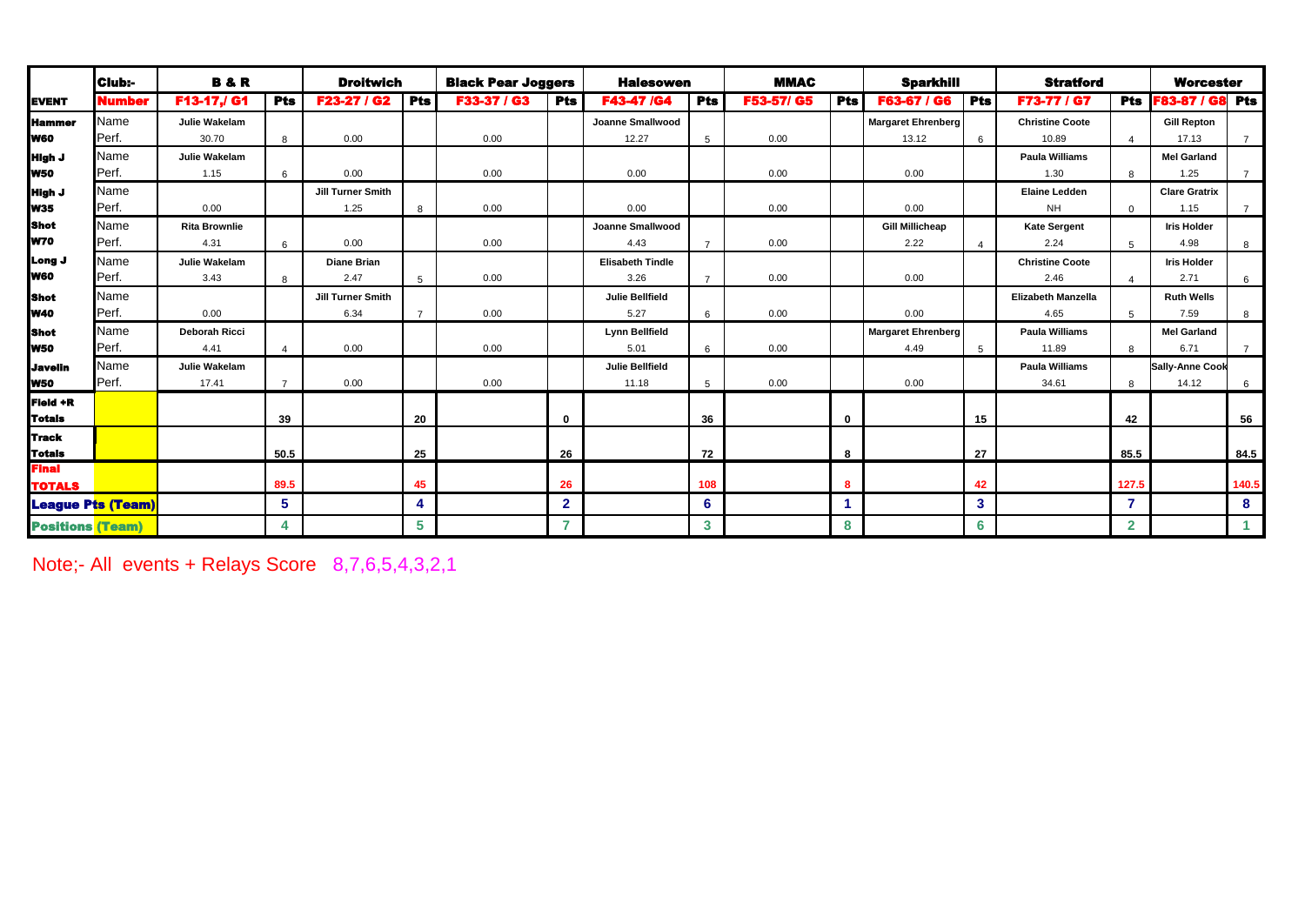| <b>Men</b>                         |              |                        |                |                  |                | <b>Midland VeteransTrack and Field League 2022</b> |                 |                   |                |                      |                |                   |                | <b>Venue</b>       |                          | <b>Redditch</b>        |                |  |
|------------------------------------|--------------|------------------------|----------------|------------------|----------------|----------------------------------------------------|-----------------|-------------------|----------------|----------------------|----------------|-------------------|----------------|--------------------|--------------------------|------------------------|----------------|--|
|                                    |              | <b>Division</b>        | South          |                  |                |                                                    |                 |                   |                |                      |                |                   |                | Date               |                          | <b>27th April 2022</b> |                |  |
|                                    | Club:-       | <b>B&amp;R</b>         |                | <b>Droitwich</b> |                | <b>Black Pear Joggers</b>                          |                 | <b>Halesowen</b>  |                | <b>MMAC</b>          |                | <b>Sparkhill</b>  |                | <b>Stratford</b>   |                          | Worcester              |                |  |
| <b>EVENT</b>                       | <b>Numbe</b> | M13-17J G1             | <b>Pts</b>     | M23-27 / G2      | Pts            | M33-37 / G3                                        | <b>Pts</b>      | M43-47 /G4        | Pts            | M53-57/ G5           | Pts            | M63-67 / G6       | Pts            | <b>M73-77 / G7</b> | <b>Pts</b>               | M83-87 / G8            | <b>Pts</b>     |  |
| 100m                               | Name         | Peter Mould            |                |                  |                | <b>Stuart Munday</b>                               |                 |                   |                |                      |                | Rob Mills         |                | Andy List          |                          | Dave Shaw              |                |  |
| <b>M60</b>                         | Perf.        | 13.6                   | 8              | 0.0              |                | 17.4                                               | 5               | 0.0               |                | 0.0                  |                | 20.7              | $\overline{4}$ | 14.2               | 6                        | 13.9                   | $\overline{7}$ |  |
| 100m                               | Name         | Len Quartly            |                |                  |                |                                                    |                 | Leslie Woods      |                |                      |                | Mick Edwards      |                | David Jones        |                          | Laurence Oldfield      |                |  |
| <b>M70</b>                         | Perf.        | 21.1                   | 4              | 0.0              |                | 0.0                                                |                 | 18.9              | $5^{\circ}$    | 0.0                  |                | 18.1              | 6              | 17.3               | $\overline{7}$           | 16.3                   | 8              |  |
| 100m                               | Name         | Paul Husbands          |                | Adrian James     |                | <b>Stuart Parker</b>                               |                 | David Lewis       |                | Paul Fearon          |                | David Hanson      |                | Dave Wilson        |                          | Richard Houchin        |                |  |
| <b>M50</b>                         | Perf.        | 13.4                   | 5              | 13.3             | 6              | 14.3                                               | 3               | 16.0              |                | 15.4                 | 2              | 13.5              | $\overline{a}$ | 13.0               | 8                        | 13.2                   | $\overline{7}$ |  |
| 100m                               | Name         | Chris Gibbs            |                |                  |                | Michael Rutter                                     |                 | Paul Cave         |                | Peter Coote          |                |                   |                | David Battersby    |                          | <b>Hugh Davies</b>     |                |  |
| <b>M40</b>                         | Perf.        | 12.4                   | 8              | 0.0              |                | 16.4                                               | $\Delta$        | 13.0              | $\overline{7}$ | 16.5                 | 3              | 0.0               |                | 13.2               | 6                        | 15.0                   | 5 <sup>5</sup> |  |
| 100m                               | Name         | <b>Russell Hingley</b> |                |                  |                | Ryan Lyttle                                        |                 | Roger Mallard     |                | Chris Callow         |                |                   |                | Drew Sambridge     |                          | David Price            |                |  |
| <b>M35</b>                         | Perf.        | 12.0                   | 8              | 0.0              |                | 16.7                                               | 3               | 13.7              | 5              | 14.3                 | $\overline{4}$ | 0.0               |                | 13.3               | $\overline{7}$           | 13.6                   | 6              |  |
| 400m                               | Name         | Martn Aspley-Davis     |                |                  |                | Daniel Scolari                                     |                 | Paul Cave         |                | <b>Chris Callow</b>  |                |                   |                | Drew Sambridge     |                          | David Price            |                |  |
| <b>M35</b>                         | Perf.        | 57.7                   | 8              | 0.0              |                | 62.9                                               |                 | 59.5              | 7              | 0.0                  |                | 0.0               |                | 61.9               | 5                        | 59.8                   | 6              |  |
| 400m                               | Name         | <b>Chris Gibbs</b>     |                |                  |                | <b>Ricard Southgate</b>                            |                 | Roger Mallard     |                | Philip Gould         |                |                   |                | Adam Linforth      |                          | <b>Richard Drewett</b> |                |  |
| <b>M40</b>                         | Perf.        | 60.6                   | $\overline{7}$ | 0.0              |                | 63.7                                               | 5               | 61.6              | 6              | 56.4                 | 8              | 0.0               |                | 66.6               | $\overline{4}$           | 73.9                   | $\mathbf{3}$   |  |
| 400m                               | Name         | <b>Scott Beverley</b>  |                | Adrian James     |                | <b>Stuart Parker</b>                               |                 | David Lewid       |                | John Tibke           |                | David Hanson      |                | Peter Sugden       |                          | <b>Hugh Davies</b>     |                |  |
| <b>M50</b>                         | Perf.        | 60.8                   | 8              | 61.3             | $\overline{7}$ | 64.0                                               | 6               | 68.3              | 3              | 79.0                 |                | 73.1              | 2              | 66.5               | 5                        | 66.9                   | $\overline{4}$ |  |
| <b>2000W</b>                       | Name         | Martn Aspley-Davis     |                |                  |                | David Bessant                                      |                 | Jamie Sircom      |                |                      |                | Michael Westwood  |                | David Battersby    |                          | <b>Hugh Davies</b>     |                |  |
| <b>M40</b>                         | Perf.        | 15:35.5                | 5              | 0:00.0           |                | 14:36.1                                            | 6               | 13:56.2           | $\overline{7}$ | 0:00.0               |                | 17:28.5           | 3              | 15:45.5            | $\overline{4}$           | 13:19.8                | 8              |  |
| <b>2000W</b>                       | Name         | Len Quartly            |                |                  |                |                                                    |                 |                   |                |                      |                | Martin Millicheap |                | Paul Hawkins       |                          | <b>Richard Drewett</b> |                |  |
| <b>M60</b>                         | Perf.        | 14:17.4                | 6              | 0:00.0           |                | 0:00.0                                             |                 | 0:00.0            |                | 0:00.0               |                | 15:27.6           | -5             | 13:58.9            | 8                        | 13:59.3                | $\overline{7}$ |  |
| Mile                               | Name         | Gavin Moorhead         |                |                  |                | <b>Richard Southgate</b>                           |                 | Nicolas Hazelwood |                |                      |                |                   |                | Matt Burdus-Cook   |                          | Tony Farnsworth        |                |  |
| <b>M35</b>                         | Perf.        | 5:11.6                 | 5              | 0:00.0           |                | 5:08.3                                             | 6               | 5:47.6            | $\overline{4}$ | 0:00.0               |                | 0:00.0            |                | 4:59.6             | $\overline{7}$           | 4:48.0                 | 8              |  |
| <b>Mile</b>                        | Name         | Anthony Warner         |                |                  |                | lan Radford                                        |                 |                   |                | <b>Matt Adcock</b>   |                |                   |                | Adam Linforth      |                          | Matt Fairlamb          |                |  |
| <b>M40</b>                         | Perf.        | 5:38.3                 | Δ              | 0:00.0           |                | 4:40.4                                             | 8               | 0:00.0            |                | 5:04.0               | $\overline{7}$ | 0:00.0            |                | 5:32.0             | 5                        | 5:09.5                 | 6              |  |
| <b>Mile</b>                        | Name         |                        |                |                  |                | <b>Stuart Munday</b>                               |                 |                   |                | <b>Martin Foster</b> |                | Rob Mills         |                | Phil Brennan       |                          | Derek Jackson          |                |  |
| <b>M60</b>                         | Perf.        | 0:00.0                 |                | 0:00.0           |                | 8:03.4                                             | $5\overline{5}$ | 0:00.0            |                | 8:39.1               | $\overline{4}$ | 7:04.1            | $\overline{7}$ | 7:28.7             | 6                        | 5:49.5                 | 8              |  |
|                                    |              | <b>B&amp;R</b>         |                | <b>Droitwich</b> |                | <b>Black Pear Joggers</b>                          |                 | Halesowen         |                | <b>MMAC</b>          |                | Sparkhill         |                | <b>Stratford</b>   |                          | Worcester              |                |  |
| 4x200m                             | Name         | <b>Chris Gibbs</b>     |                | $\mathbf 0$      |                | Daniel Scolari                                     |                 | Paul Cave         |                | 0                    |                | $\mathbf 0$       |                | David Battersby    |                          | Nicola Guiver          |                |  |
| <b>Mixed Relay</b><br>O35 (2 male, |              | <b>Russell Hingley</b> |                | $\mathbf 0$      |                | Emma Oldham                                        |                 | Roger Mallard     |                | 0                    |                | $\mathbf 0$       |                | Drew Sambridge     |                          | Amy Pinkney            |                |  |
| 2 female)                          |              | Liz Vaughan            |                | $\mathbf 0$      |                | Howard Thompson                                    |                 | Michelle Dale     |                | $\mathbf{0}$         |                | $\mathbf 0$       |                | Hannah Osborne     |                          | Tony Farnsworth        |                |  |
|                                    |              | Caroline Warrington    |                | $\mathbf 0$      |                | Micelle Ruddock                                    |                 | Sarah Thompson    |                | $\mathbf{0}$         |                | $\mathbf 0$       |                | Emma Bexson        |                          | David Price            |                |  |
|                                    | Perf.        | 1:58.4                 | 3.5            | 0:00.0           |                | 2:09.4                                             | 2               | 2:00.9            | 3              | 0:00.0               |                | 0:00.0            |                | 2:07.0             | 2.5                      | 1:57.7                 | 4              |  |
| 4x200m<br><b>Mixed Relay</b>       |              | <b>B&amp;R</b>         |                | <b>Droitwich</b> |                | <b>Black Pear Joggers</b>                          |                 | Halesowen         |                | <b>MMAC</b>          |                | Sparkhill         |                | <b>Stratford</b>   |                          | Worcester              |                |  |
| O50 (2 male,                       |              | 2:11.7                 | 3              | 0:00.0           |                | 0:00.0                                             |                 | 0:00.0            |                | 0:00.0               |                | 0:00.0            |                | 2:03.1             | $\overline{\mathcal{A}}$ | 2:04.9                 | 3.5            |  |
| <b>TOTALS</b>                      |              |                        |                |                  |                |                                                    |                 |                   |                |                      |                |                   |                |                    |                          |                        |                |  |
| (track)                            |              |                        | 82.5           |                  | 13             |                                                    | 57              |                   | 48             |                      | 29             |                   | 31             |                    | 84.5                     |                        | 90.5           |  |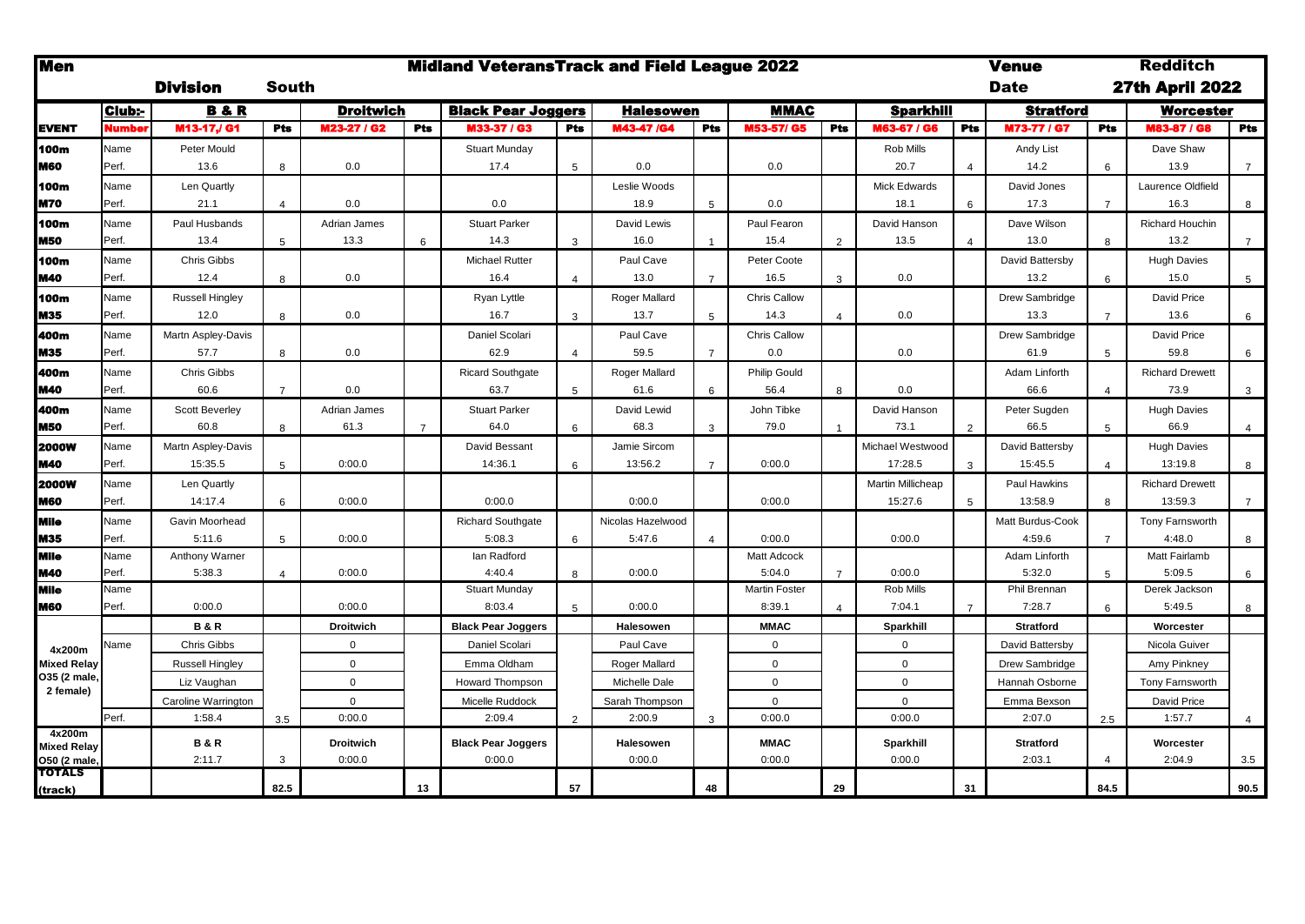|                         | Club:-        | <b>B&amp;R</b>      |                | <b>Droitwich</b> |             | <b>Black Pear Joggers</b> |                         | <b>Halesowen</b>     |                | <b>MMAC</b>   |                | <b>Sparkhill</b>       |                | <b>Stratford</b>        |                 | <b>Worcester</b> |                |
|-------------------------|---------------|---------------------|----------------|------------------|-------------|---------------------------|-------------------------|----------------------|----------------|---------------|----------------|------------------------|----------------|-------------------------|-----------------|------------------|----------------|
| <b>EVENT</b>            | <b>Number</b> | M13-17,/G1          | <b>Pts</b>     | M23-27 / G2      | <b>Pts</b>  | M33-37 / G3               | <b>Pts</b>              | M43-47 /G4           | <b>Pts</b>     | M53-57/G5     | <b>Pts</b>     | M63-67 / G6            | <b>Pts</b>     | M73-77 / G7             | Pts             | M83-87 / G8      | <b>Pts</b>     |
| <b>I</b> Hammer         | Name          | Vito Ricci          |                |                  |             | David Bessant             |                         | David Lewis          |                | Andy McKenzie |                | Michael Westwood       |                | <b>Brian Gravelsons</b> |                 | Marc Flannery    |                |
| lm50                    | Perf.         | 28.20               | 8              | 0.00             |             | 13.02                     | $\Delta$                | 7.30                 | $\overline{2}$ | 21.88         | 6              | 12.15                  | 3              | 15.19                   | 5               | 24.01            | $\overline{7}$ |
| lHammer                 | Name          | Sam Cater           |                |                  |             |                           |                         |                      |                | David Russell |                |                        |                | Peter Sugden            |                 | John Reynolds    |                |
| <b>IM35</b>             | Perf.         | 30.58               | 8              | 0.00             |             | 0.00                      |                         | 0.00                 |                | 13.53         | 6              | 0.00                   |                | 11.16                   | $5\overline{5}$ | 17.73            | $\overline{7}$ |
| l Shot                  | Name          | Len Quartly         |                |                  |             |                           |                         |                      |                | Peter Coote   |                |                        |                | Mark Illingworth        |                 | Marc Flannery    |                |
| <b>IM60</b>             | Perf.         | 4.37                | 5              | 0.00             |             | 0.00                      |                         | 0.00                 |                | 7.31          | $\overline{7}$ | 0.00                   |                | 6.97                    | 6               | 10.89            | 8              |
| <b>i</b> Javelin        | Name          | Mo Abrar            |                |                  |             | David Bessant             |                         | Jamie Sircom         |                | Peter Coote   |                |                        |                | Mark Illingworth        |                 | John Reynolds    |                |
| <b>IM40</b>             | Perf.         | 37.81               | $\overline{7}$ | 0.00             |             | 14.87                     | $\Delta$                | 7.46                 | 3              | 22.63         | 6              | 0.00                   |                | 20.18                   | $5\overline{5}$ | 38.00            | 8              |
| <b>High J</b>           | Name          | Martin Aspley-Davis |                |                  |             |                           |                         |                      |                | Paul Fearon   |                |                        |                | David Battersby         |                 | Marc Flannery    |                |
| <b>IM35</b>             | Perf.         | 1.50                | 8              | 0.00             |             | 0.00                      |                         | 0.00                 |                | 1.10          | 5              | 0.00                   |                | 1.40                    | $\overline{7}$  | 1.35             | 6              |
| <b>High J</b>           | Name          | Paul Husbands       |                |                  |             | David Bessant             |                         |                      |                | Peter Coote   |                | David Hanson           |                | David Jones             |                 | David Mehaffey   |                |
| <b>M50</b>              | Perf.         | 1.30                | $\overline{7}$ | 0.00             |             | 1.15                      | 5                       | 0.00                 |                | 0.90          | 3              | 1.25                   | 6              | 1.05                    | $\overline{4}$  | 1.40             | 8              |
| Triple J                | Name          | Martin Aspley-Davis |                |                  |             | Howard Thompson           |                         | <b>Roger Mallard</b> |                | Andy McKenzie |                | David Hanson           |                | Dave Wilson             |                 | David Shaw       |                |
| <b>IM40</b>             | Perf.         | 8.99                | 6              | 0.00             |             | 5.98                      | 2                       | 7.89                 | 5              | 6.27          | 3              | 9.87                   | 8              | 9.16                    |                 | 7.81             | $\overline{4}$ |
| <b>Javelin</b>          | Name          | Len Quartly         |                |                  |             |                           |                         | Leslie Woods         |                | David Russell |                | <b>Michael Edwards</b> |                | David Jones             |                 | Roger Garland    |                |
| IM70                    | Perf.         | 11.02               | $\overline{4}$ | 0.00             |             | 0.00                      |                         | 15.09                | $\overline{7}$ | 17.80         | 8              | 11.73                  | $5^{\circ}$    | 8.79                    | $\mathbf{3}$    | 13.94            | 6              |
|                         | Name          |                     |                |                  |             |                           |                         |                      |                |               |                |                        |                |                         |                 |                  |                |
|                         | O Perf.       | 0.00                |                | 0.00             |             | 0.00                      |                         | 0.00                 |                | 0.00          |                | 0.00                   |                | 0.00                    |                 | 0.00             |                |
| Field +                 |               |                     |                |                  |             |                           |                         |                      |                |               |                |                        |                |                         |                 |                  |                |
| <b>Totals</b>           |               |                     | 53             |                  | $\mathbf 0$ |                           | 15                      |                      | 17             |               | 44             |                        | 22             |                         | 42              |                  | 54             |
| <b>Track</b>            |               |                     |                |                  |             |                           |                         |                      |                |               |                |                        |                |                         |                 |                  |                |
| <b>Totals</b>           |               |                     | 79.5           |                  | 13          |                           | 57                      |                      | 48             |               | 29             |                        | 31             |                         | 80.5            |                  | 87             |
| Final<br><b>TOTALS</b>  | (Team         |                     | 135.5          |                  | 13          |                           | 72                      |                      | 65             |               | 73             |                        | 53             |                         | 126.5           |                  | 144.5          |
|                         |               |                     | $\overline{7}$ |                  |             |                           | $\overline{\mathbf{A}}$ |                      | $\mathbf{3}$   |               | 5 <sup>5</sup> |                        | $\overline{2}$ |                         |                 |                  |                |
| <b>Lge Pts</b>          | (Team)        |                     |                |                  |             |                           |                         |                      |                |               |                |                        |                |                         | 6               |                  | 8              |
| <b>Positions (Team)</b> |               |                     | $\mathbf{2}$   |                  | 8           |                           | 5                       |                      | 6              |               | 4              |                        |                |                         | 3               |                  | $\mathbf{1}$   |

Note;- All events + Relays Score ; 8,7,6,5,4,3,2,1